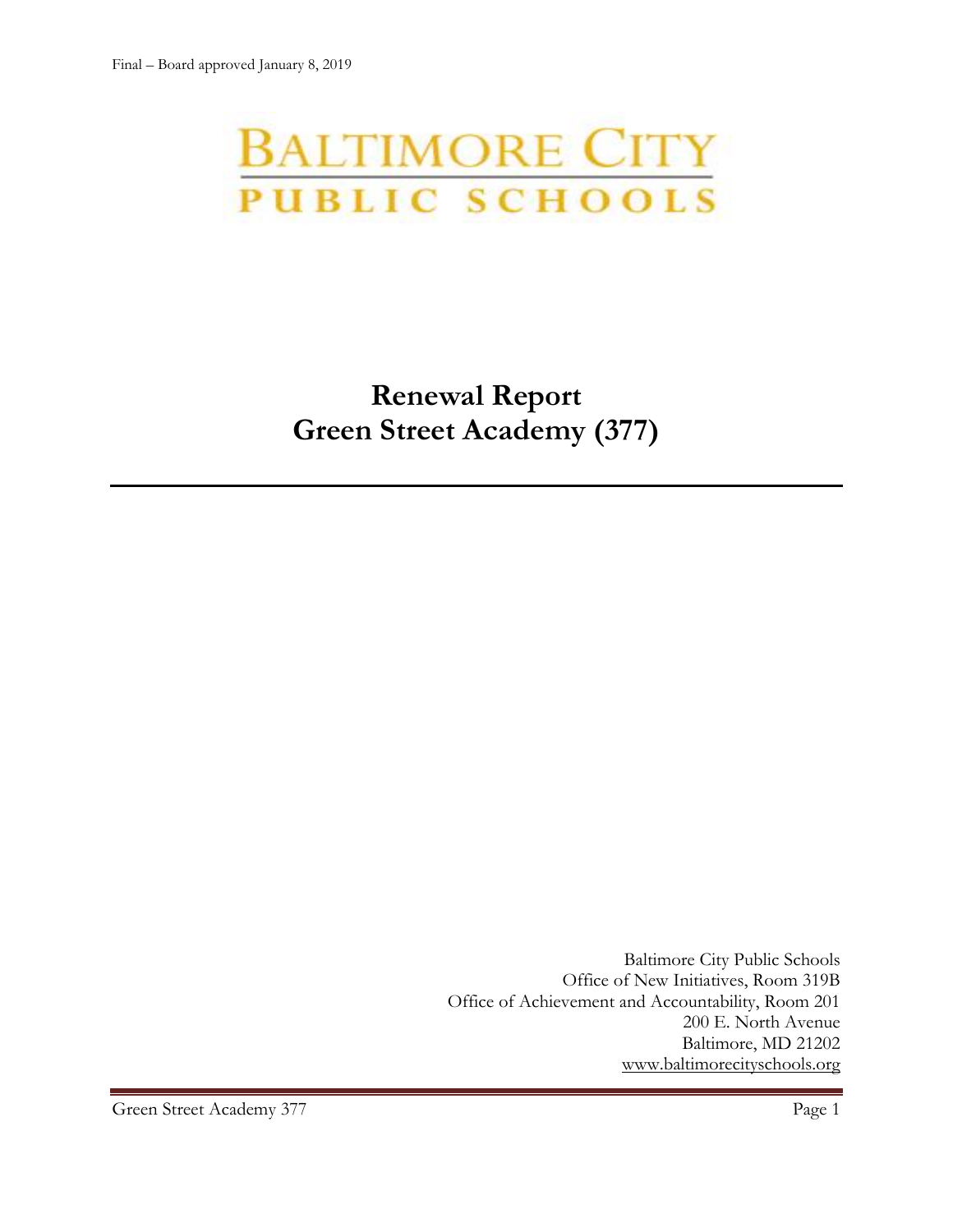#### **REPORT INTRODUCTION**

#### **Purpose of the Report**

The renewal report is a summary of findings and a resulting recommendation regarding renewal of the charter or contract for an operator-run school. To inform this recommendation, Baltimore City Public Schools collects and analyzes documentation including the School Effectiveness Review (SER) performed on site at each school and the school's renewal application, along with an evaluation of the school's performance based on the renewal rubric and consideration of all other relevant information.

City Schools' renewal criteria are based on state law (§ 9-101, *et seq*., MD. CODE ANN., EDUC.) and Baltimore City Board of School Commissioners' policy IHB and associated administrative regulations (IHB-RA and JFA-RA). The Board's policy requires that schools up for renewal be evaluated on multiple measures including, but not limited to, the following:

- **Student achievement**, constituting at least 50 percent of the renewal score and including measures such as schoolwide performance on state assessments, College and Career Readiness (for schools with high school grades), highly effective instruction (from the SER), academic programming for special student populations, and a school's fidelity to its charter
- **School climate** (chronic absence, suspensions, enrollment trends, school choice data, and school survey results from parents, teachers, and students)
- **Financial management and governance** (annual audits, school budget submissions, grants management, and relevant documentation provided by the school's board)
- **Effective management** (school compliance with laws, rules, policies, and regulations)

The renewal process is a component of City Schools' annual review of its school portfolio, designed to ensure that students and families across the district have access to school options that meet their interests and needs. In 2011, City Schools formed the Renewal Stakeholders Working Group (composed of school operators from a range of school types, Supporting Public Schools of Choice, and the Maryland Charter School Network) to develop a methodology for evaluating the performance of operator-run schools. The result: a fair, transparent, and rigorous renewal framework that reflects schools' unique nature and innovative contributions to student achievement, used for the first time in the 2012-13 school year.

At the conclusion of each year's renewal cycle, staff engages key stakeholders in a review of the process to identify areas for improvement that could be addressed while still maintaining a level of predictability for schools up for renewal in the following year. The most recent round of review considered implications for the renewal process of including results from statewide PARCC assessments for the first time, given that, to date, a significant portion of the weight in the student achievement portion of the renewal decision has been based on assessment data. Changes made to the framework as a result of this most recent review include the following:

• The Highly Effective Instruction measure from the SER, which had temporarily been moved to the Academics section of the renewal rubric while the district transitioned to PARCC, returned to the School Climate section.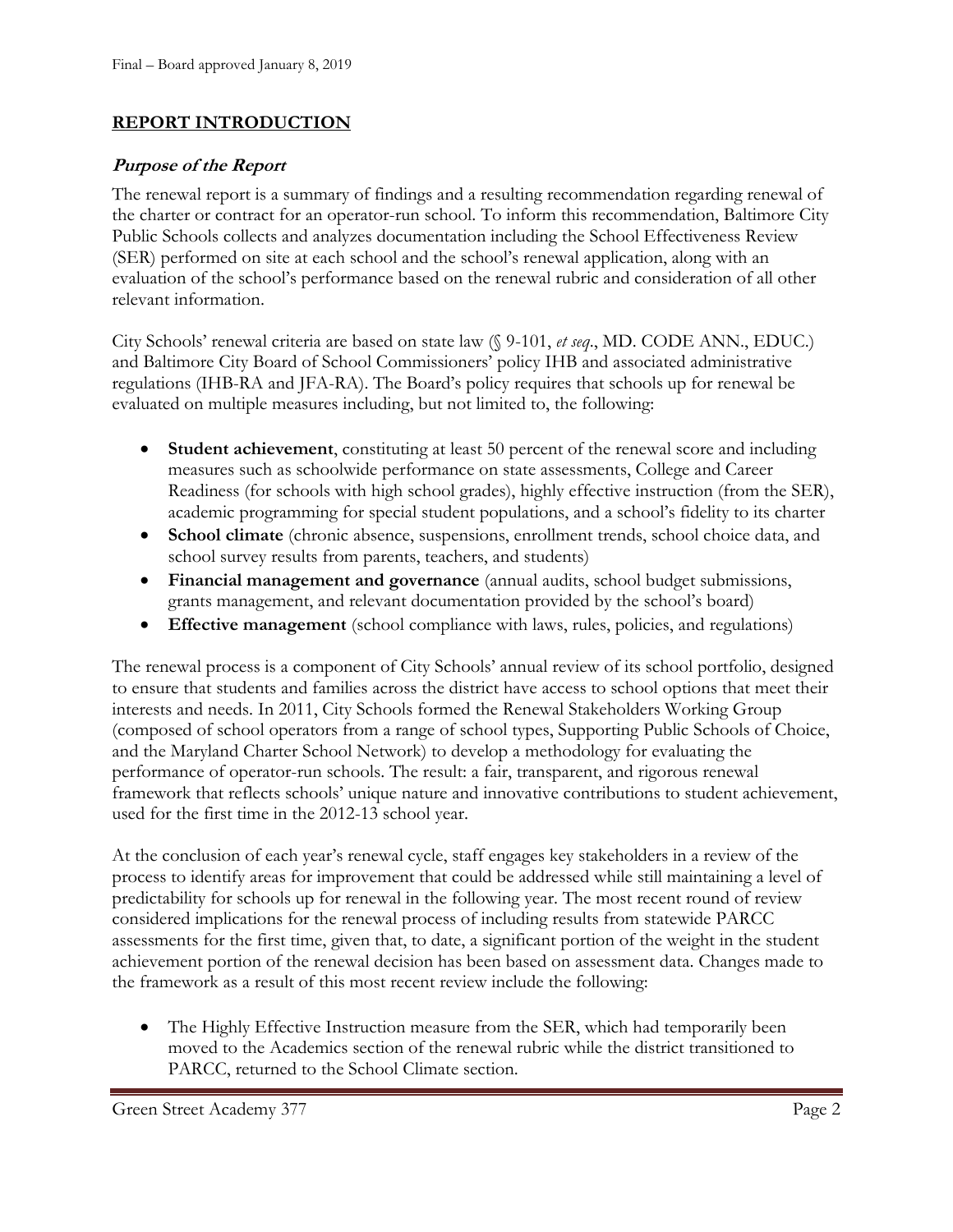- Credit for success in the College and Career Readiness measure based on enrollment in credit-bearing college coursework is awarded for students who earn a C or higher in the course. In previous years, any passing grade would qualify as success.
- For Chronic Absence and Suspension sections, the definition of "Highly Effective" was changed to include schools that had achieved significant reduction in Chronic Absence and Suspensions rates. In previous years, a school could only earn a "Highly Effective" rating if its rates in these areas were low over the entire course of its contract term.

# *The Process*

The review process has the following components:

- Renewal rubric (includes data from standardized assessments and school surveys)
- Application for renewal
- Data tables prepared by City Schools
- School Effectiveness Review

The Charter and Operator-led Advisory Board, a cross-representational group made up of members representing foundations, nonprofit organizations, school choice advocates, school operators, and district representatives, reviews each of these components. In performing its review, the Advisory Board must look at all data and information, both quantitative and qualitative, to understand the complex operations of schools. In some instances, the nature or severity of an issue raised during the renewal process is serious enough for the Advisory Board to give it extra weight in formulating its recommendation, especially in instances when the issue affects the wellbeing of students, staff or the district as a whole. After its review of the components above, the Advisory Board makes recommendations to City Schools' CEO on whether charters or contracts should be renewed. The CEO considers the recommendation, and then makes her own recommendation to the Board for vote. According to Board policy, City Schools may determine that a public charter school is eligible for a five-year contract term, three-year contract term, or nonrenewal.

| <b>Actions</b>                                                                                               | <b>Timeline</b>           |
|--------------------------------------------------------------------------------------------------------------|---------------------------|
| Schools submit renewal applications                                                                          | September 6, 2018         |
| Charter and Operator-led Advisory Board reviews renewal<br>applications and makes recommendations to the CEO | September to October 2018 |
| District presents recommendations to Board at public meeting                                                 | November 13, 2018         |
| Opportunity for operator to provide oral testimony to Board in a<br>meeting open to the public               | November 20, 2018         |
| Board votes on renewal recommendations                                                                       | January 8, 2019           |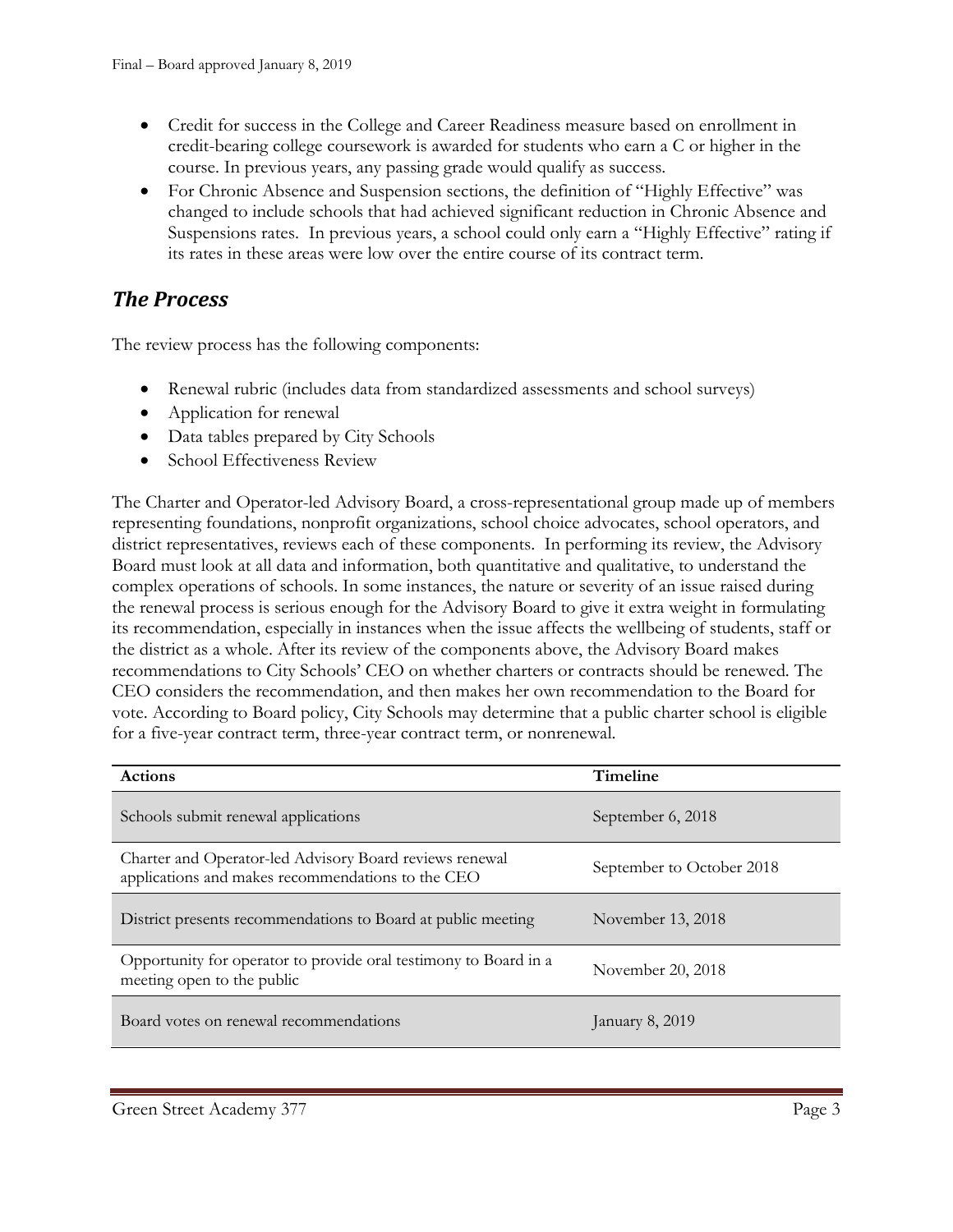## *Green Street Academy (377)*

*Operator*: Green Street Academy, Inc. *Configuration*: Middle/high *Type*: Charter *Enrollment*: 848<sup>1</sup>

#### **Recommendation**

*5-year renewal (July 2019 through June 2024)*

#### **Renewal summary**

| Category                                                                              | Finding          |
|---------------------------------------------------------------------------------------|------------------|
| Is the school an academic success? (min. 50% weight)                                  | <b>Effective</b> |
| Does the school have a strong school climate?                                         | <b>Effective</b> |
| Has the school followed sufficient governance management and<br>governance practices? | Effective        |
| Has the school followed sufficient financial management                               | <b>Meets</b>     |
| practices? <sup>2</sup>                                                               | expectations     |

#### **Discussion**

On January 8, 2019, the Baltimore City Board of School Commissioners voted to renew the contract with Green Street, Inc. to operate Green Street Academy for five years, with a term beginning July 1, 2019 and ending June 30, 2024.

The school was rated developing in Academics, effective in Climate, and effective/meets expectations in Governance/Financial Management.

The school was rated highly effective in PARCC absolute performance in English Language Arts  $(ELA)$  10 (85<sup>th</sup> percentile in its economic disadvantage  $[ED]$  group, which compares schools with similar levels of wealth and by grade band, with a mean scale score of 705), Algebra I  $(100<sup>th</sup>$ percentile in its ED group, with a mean scale score of 714) and in math 6-8  $(85<sup>th</sup>$  percentile in its ED group with a mean scale score of 719). Rated effective in absolute performance in ELA 6-8 ( $65<sup>th</sup>$ percentile in its ED group with a mean scale score of 719). Rated effective in PARCC achievement growth, which assesses changes in individual student growth over time as compared to other students who started with similar scale scores, in math 6-8 (79<sup>th</sup> percentile overall) and developing in

l

<sup>1</sup> Enrollment figures are unofficial September 30 enrollment used for 2018-19 funding adjustments, excluding pre-k students (where applicable). Official enrollment numbers are expected to differ as a result of the MSDE data-cleansing process; final data anticipated by December 2018.

<sup>2</sup> Financial management considers a review of the operator's audits over the contract term. "Meets expectations" is the highest rating available, followed by "Developing" and "Does not meet expectations".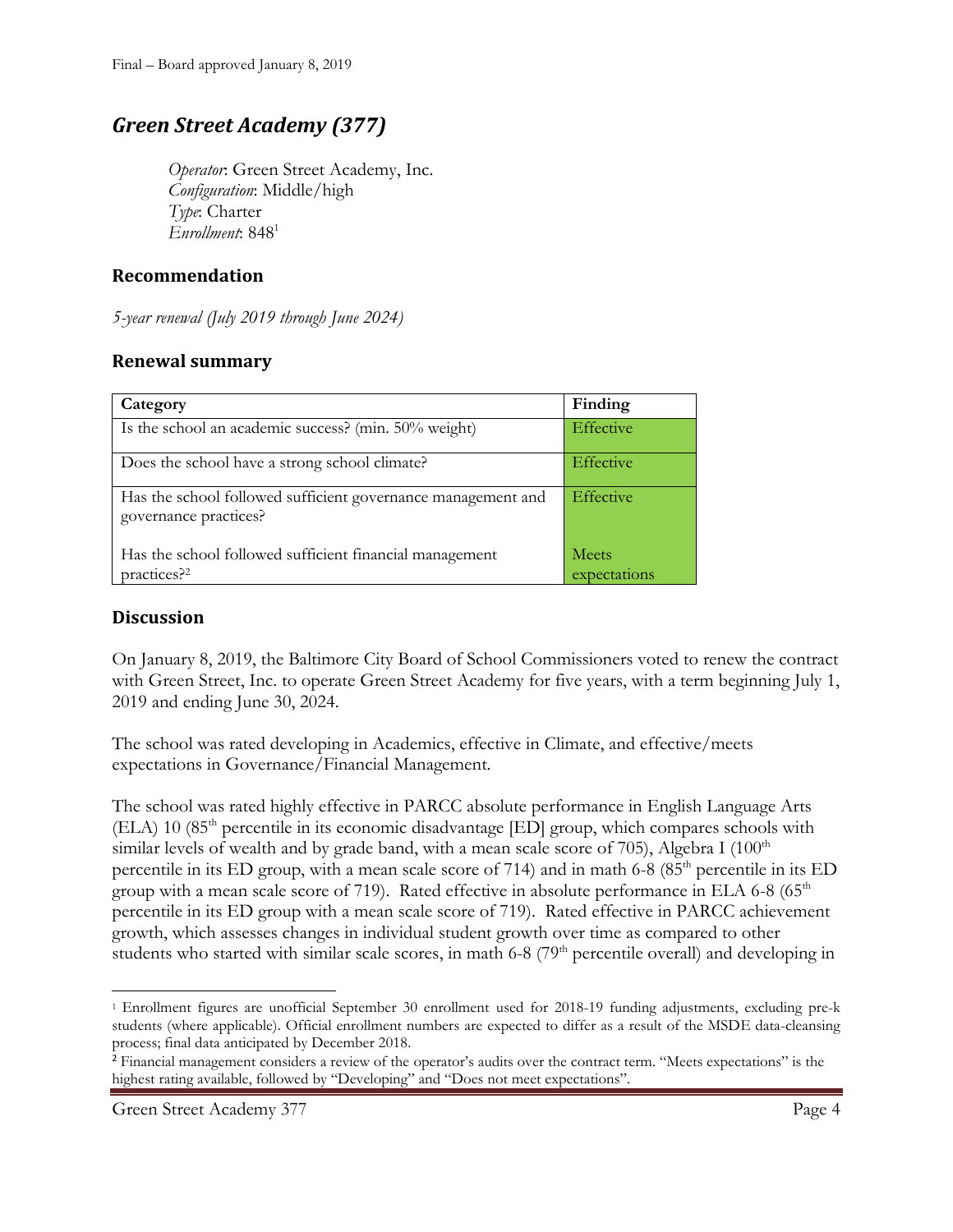ELA 6-8 (56<sup>th</sup> percentile). Rated highly effective in College and Career Readiness, which considers participation and success in career and college indicators (e.g., SAT, Advanced Placement, and Career and Technology Education) and enrollment in college and in Fidelity to Charter, which considers the extent to which the school has fully implemented its mission and the extent to which the school has delivered high-quality programming for all student subgroups. However, the school was rated developing in 4-year Cohort Graduation Rate with 75% of students graduating within four years in 2017-18. School is highly effective in cohort retention, which measures how many students stay for two or more years after entering the school. The school is rated highly effective in Vision and Engagement area from the School Effectiveness Review (SER), which considers whether a school provides a safe and supportive learning environment for students, families, teachers, and staff; cultivates and sustains open communication and decision-making opportunities with each of those stakeholder groups; and creates a culture that reflects and embraces students, staff, and community diversity, and effective in the Talented People area, which measures how a school selects, evaluates and retains effective teachers.

### **Findings (middle/high school rubric)**

| <b>Sub-Category</b>                        | <b>Renewal Metric</b>                                         | <b>City Schools Rating</b> |
|--------------------------------------------|---------------------------------------------------------------|----------------------------|
| 1.1 Absolute Student<br>Achievement        | Average Mean Scale Score PARCC Math<br>(grades 6-8)           | <b>Highly Effective</b>    |
|                                            | Average Mean Scale Score PARCC ELA<br>$(grades 6-8)$          | <b>Effective</b>           |
|                                            | Average Mean Scale Score PARCC Algebra                        | <b>Highly Effective</b>    |
|                                            | Average Mean Scale Score PARCC ELA 10                         | <b>Highly Effective</b>    |
| 1.2 Student Achievement<br>Trend           | Trend in Average Mean Scale Score<br>PARCC Math (grades 6-8)  | <b>Highly Effective</b>    |
|                                            | Trend in Average Mean Scale Score<br>PARCC ELA (grades 6-8)   | <b>Highly Effective</b>    |
|                                            | Trend in Average Mean Scale Score<br>PARCC Algebra 1          | <b>Not Effective</b>       |
|                                            | Trend in Average Mean Scale Score<br>PARCC ELA 10             | <b>Effective</b>           |
| 1.3 Student Achievement<br>Growth          | Growth in Average Mean Scale Score<br>PARCC Math (grades 6-8) | <b>Effective</b>           |
|                                            | Growth in Average Mean Scale Score<br>PARCC ELA (grades 6-8)  | <b>Developing</b>          |
| 1.4 College and Career<br><b>Readiness</b> | Participation, Success and College<br>Enrollment              | <b>Highly Effective</b>    |

#### *Category 1, Academics: Is the school an academic success?*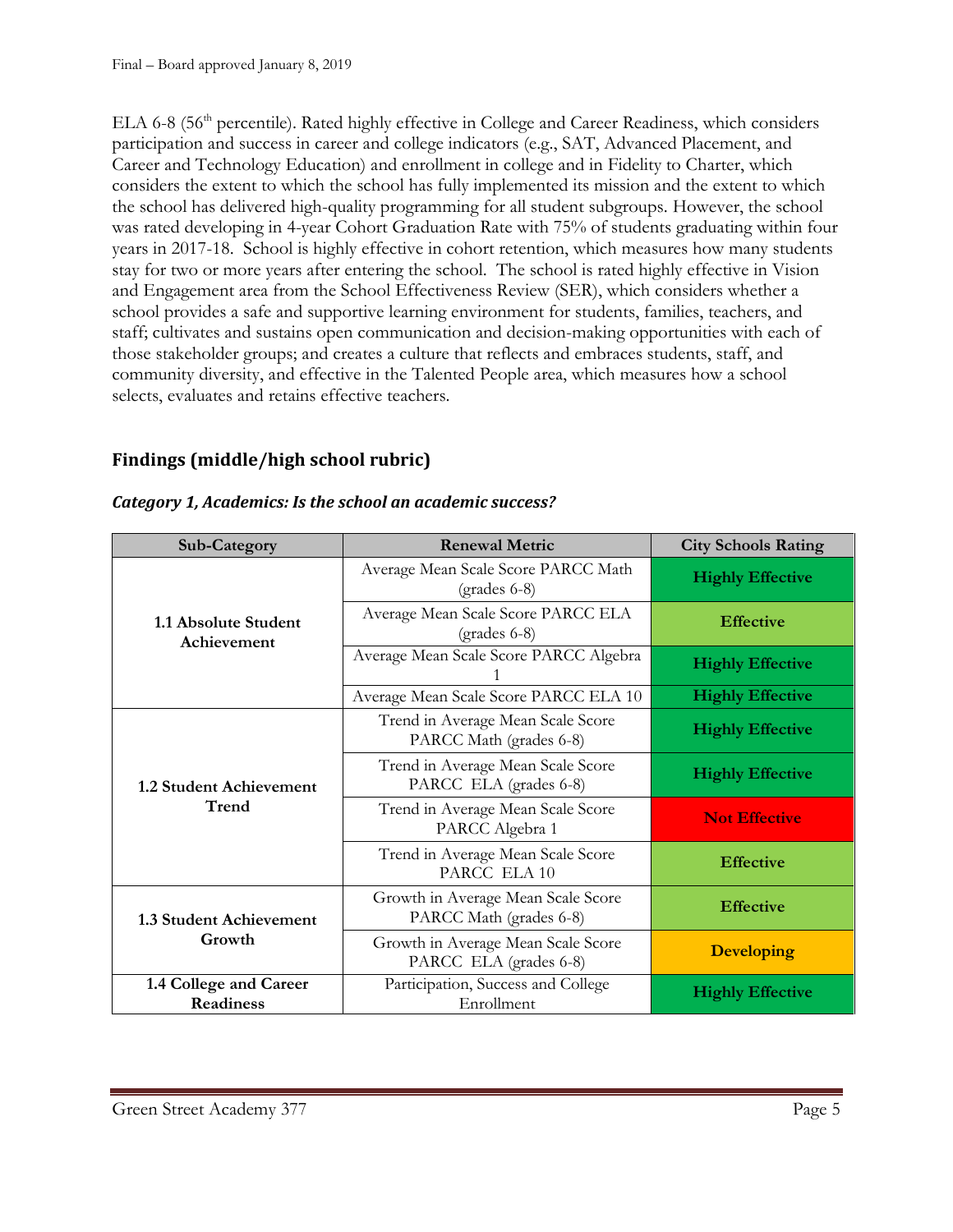| 1.5 Fidelity to<br><b>Charter/Application Overall</b>                | The extent to which the school has fully<br>implemented the mission expressed in its<br>charter application and this mission is clear<br>to all stakeholders. The extent to which the<br>school has delivered high quality<br>programming for all student subgroups.<br>The extent to which the school is gathering<br>data to assess its efficacy and has effectively<br>addressed any challenges evident in the<br>data, particularly in the areas of subgroup<br>performance, enrollment, student<br>attendance, dropout rates, attrition and<br>student choice data/school demand. | <b>Highly Effective</b> |
|----------------------------------------------------------------------|----------------------------------------------------------------------------------------------------------------------------------------------------------------------------------------------------------------------------------------------------------------------------------------------------------------------------------------------------------------------------------------------------------------------------------------------------------------------------------------------------------------------------------------------------------------------------------------|-------------------------|
| <b>1.6 Student Graduation Rate:</b><br><b>Cohort Graduation Rate</b> | Percent of students who graduated from<br>City Schools with the cohort that entered in<br>school year 2012-13 with a regular<br>Maryland High School Diploma.                                                                                                                                                                                                                                                                                                                                                                                                                          | <b>Developing</b>       |
|                                                                      | <b>Academics Overall Rating</b>                                                                                                                                                                                                                                                                                                                                                                                                                                                                                                                                                        | <b>Effective</b>        |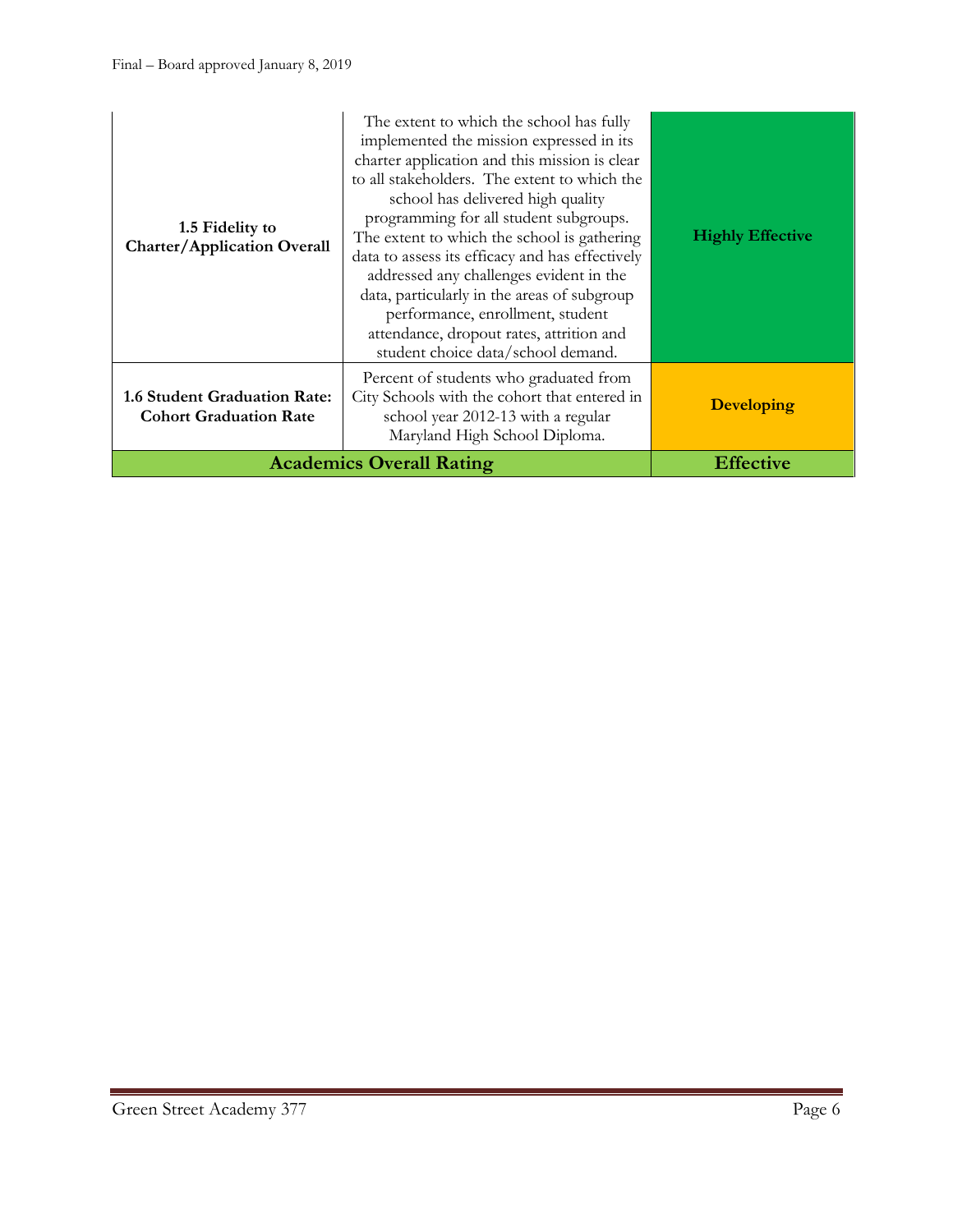| Sub-Category                                                | <b>Renewal Metric</b>                                                                                                                                                                                                                                                                                                                                                                                                                                                                             | <b>City Schools Rating</b> |
|-------------------------------------------------------------|---------------------------------------------------------------------------------------------------------------------------------------------------------------------------------------------------------------------------------------------------------------------------------------------------------------------------------------------------------------------------------------------------------------------------------------------------------------------------------------------------|----------------------------|
| 2.1 SER, Highly Effective<br>Instruction                    | School Effectiveness Review Score - Highly<br><b>Effective Instruction</b>                                                                                                                                                                                                                                                                                                                                                                                                                        | <b>Developing</b>          |
| 2.2 SER, Talented People                                    | School Effectiveness Review Score -<br><b>Talented People</b>                                                                                                                                                                                                                                                                                                                                                                                                                                     | <b>Effective</b>           |
| 2.3 SER, Vision and<br>Engagement                           | School Effectiveness Review Score - Vision<br>and Engagement                                                                                                                                                                                                                                                                                                                                                                                                                                      | <b>Highly Effective</b>    |
|                                                             | Staff: School Survey Staff Rating                                                                                                                                                                                                                                                                                                                                                                                                                                                                 | <b>Highly Effective</b>    |
| 2.4 Parent, Staff and Student<br>Satisfaction               | Students: School Survey Student Rating                                                                                                                                                                                                                                                                                                                                                                                                                                                            | <b>Highly Effective</b>    |
|                                                             | Parents: School Survey Parent Rating                                                                                                                                                                                                                                                                                                                                                                                                                                                              | <b>Effective</b>           |
| 2.5 Cohort Retention                                        | <b>Cohort Retention Rating</b>                                                                                                                                                                                                                                                                                                                                                                                                                                                                    | <b>Highly Effective</b>    |
| 2.6 Student Attendance,<br><b>Chronic Absence</b>           | The extent to which the school aware of its<br>chronic absence data, has strong processes<br>in place to identify root causes and provide<br>supports to families, and has implemented<br>effective strategies that have kept chronic<br>absence low over the course of the contract<br>or have made significant reductions in<br>chronic absence rates over time.                                                                                                                                | <b>Not Effective</b>       |
| 2.7 Suspensions                                             | The extent to which the school aware of its<br>suspension data, has positive behavior<br>interventions in place, and has<br>implemented effective strategies that have<br>kept suspensions low over the course of the<br>contract or has resulted in significant<br>decreases over time.                                                                                                                                                                                                          | <b>Effective</b>           |
| 2.8 Effective Programming<br>for Students with Disabilities | The extent to which the school has a<br>demonstrated a strong trajectory of growth,<br>is aware of its data and responsibilities to<br>students with disabilities, does not have any<br>gaps or has decreased gaps in the data as it<br>relates to performance and climate metrics<br>for students with disabilities over time, and<br>has effectively and consistently<br>implemented processes, interventions and<br>strategies to support student outcomes over<br>the course of the contract. | <b>Effective</b>           |
|                                                             | <b>Climate Overall Rating</b>                                                                                                                                                                                                                                                                                                                                                                                                                                                                     | <b>Effective</b>           |

*Category 2, Climate: Does the school have a strong climate?*